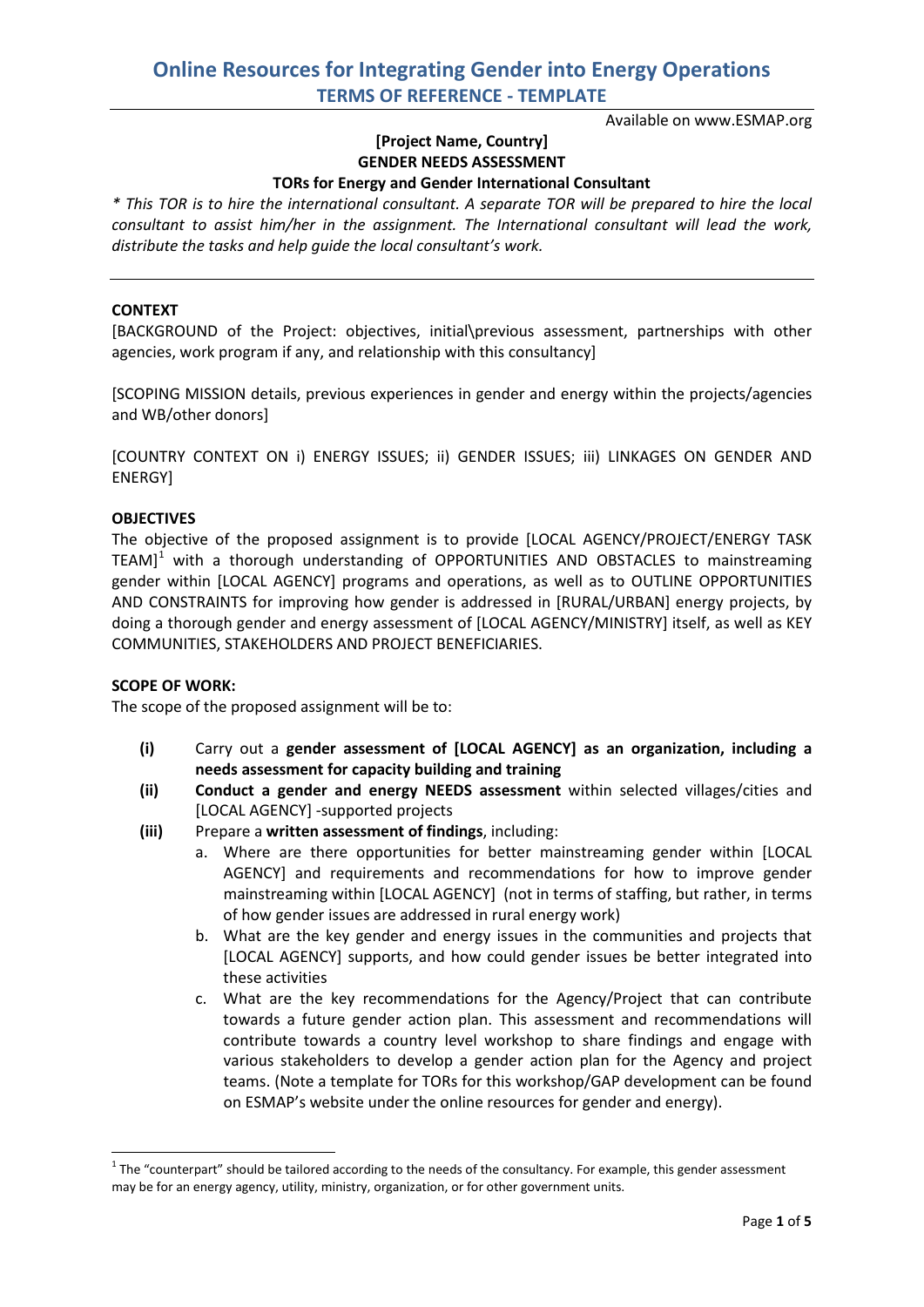#### Available on www.ESMAP.org

### **METHODOLOGY**

The work is expected to take a total of XX days. This will include an internal gender review of [LOCAL AGENCY], followed by a field-based assessment of the gender dimensions of energy needs and use in COMMUNITIES OR PROVINCES in which [LOCAL AGENCY] operates, and writing up findings and gender and energy strategy for [LOCAL AGENCY].

## - **NEEDS ASSESMENT - Internal gender review (XX days):**

- Gender & Energy experiences review: The consultant will review gender & energy experiences (i.e: in xx countries). The review will not be based solely on a literature review but will include discussions with key stakeholders of the projects reviewed. The consultant will identify best practices and success factors that led to greater women involvement in project activities and in decision making processes. The consultants will analyze how these practices can be adapted and applied to the [COUNTRY] context.
- Review [LOCAL AGENCY]'s organizational structure, monitoring and evaluation mechanisms, incorporation of gender into projects and funding, examine accountability or incentives for incorporating gender into activities, etc to identify opportunities and constraints for mainstreaming gender into [LOCAL AGENCY]'s work.<sup>[2](#page-1-0)</sup>
- Project documents review: The consultant will review the [AGENCY] projects' relevant documents including the project appraisal document, implementation reports, annual work program of the [AGENCY], rural electrification plans from the [AGENCY]), and other documents suggested by the PCU. The consultant will identify and recommend potential activities whose implementation would benefit from a gender-sensitive approach.
- Include both looking at the way that [LOCAL AGENCY] is structured and operates, as well as examining specific project activities to see how/if gender is incorporated.
- Identify needs for capacity building and training within [LOCAL AGENCY]
- Inception report: The consultant will prepare and submit an inception report. The report will include good practices in gender & energy from the experiences review, potential project activities in which women can be strongly involved, and a preliminary implementation plan of the study. The report should not exceed 30 pages and will be submitted to the PCU, [AGENCY], and the World Bank for comments.The report will:
- Develop a site visit plan for meeting with VILLAGES or CITIES and PROJECTS. This should include the villages/cities to visit, criteria for selection, and identified contacts to meet within the village/city (private operators, heads of organizations, community leaders, and others)
- Develop the methodology for field visits and community consultation. The methodology may include focus groups discussions, questionnaires, workshops and one-on-one discussions. Include data from focus groups and key informant interviews for the gender assessment and action plan development, identify potential villages where field surveys can be conducted, and provide the planning of remaining activities.
- Kick-off meeting: The consultant will meet with the project implementing agencies-PCU (project coordination unit), [AGENCY/AGENCIES], and representatives of other appropriate institutions (government, bilateral donors) to kick off the gender assessment and action plan development. The consultant will present the results of the review of gender & energy experiences, and local experiences. Participants will comment on the study's scope and assist the consultant to finalize the execution planning. In particular, participants will confirm project activities where the application of a gender approach is desired and select villages to be surveyed. Project activities will not be limited to beekeeping practices, but will

<span id="page-1-0"></span> $2$  This is not meant to be an examination of gender breakdown in [LOCAL AGENCY] staffing, but rather a look at how gender mainstreaming in energy is promoted or neglected within the organization.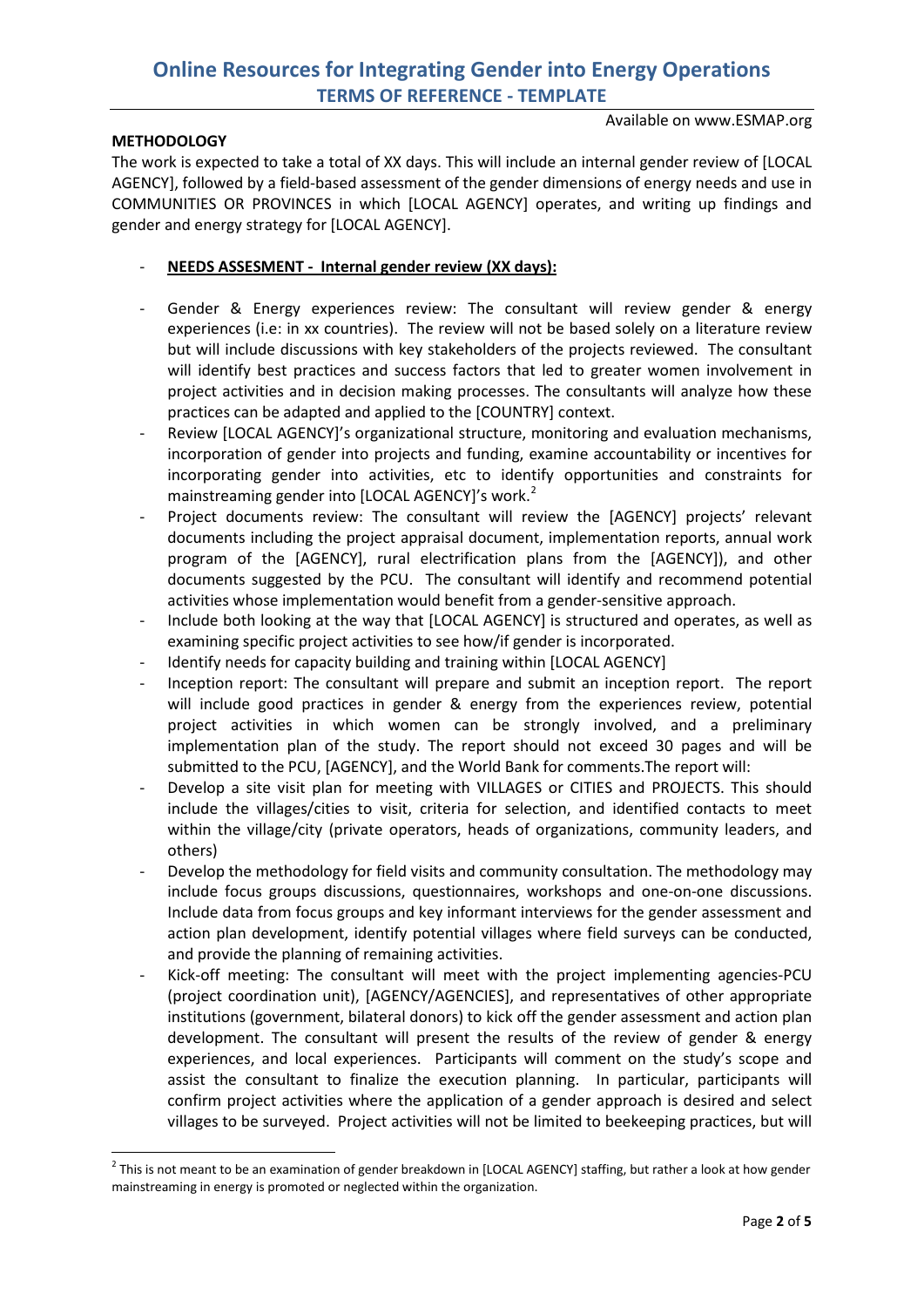Available on www.ESMAP.org

cover rural electrification and the development of other types of income-generating activities. The timetable will be submitted to the Bank and the PCU for approval.

### **NEEDS ASSESSMENT - Site visits and Data Collection (xx days):**

Note – International Consultants may need to be teamed up with national consultants/government experts to help conduct the field level work. In accordance with the approved timetable, the consultant will survey project beneficiaries in selected villages; identify the gender dimensions of energy needs, use, and access; assess the level of women involvement in activities funded by the projects and their participation in decision-making, identify barriers to greater involvement, and propose recommendations. The assessment of women involvement will be supported with indicators and their reference values, to prepare a robust monitoring and evaluation framework. Surveys in the [REGION NAME] will be conducted in close participation with [OTHER AGENCIES]. The international consultant will develop the survey questionnaires with support from the local consultant.

Specifically, the consultant will:

- **COLLECT DISAGGREGATED DATA on the access and use of energy in the study villages/cities.** Conduct focus groups and key informant interviews to **IDENTIFY SPECIFIC DIMENSIONS of how men and women differently need, use, and access energy**. Where [LOCAL AGENCY] -supported projects are operational, identify how these projects meet the needs of men and women. If men and women have different levels of satisfaction, identify why.
- **Develop and conduct an INVENTORY** of effective practices and technology that aid in the removal of barriers for men, women and youth. Examples of this are (technology: improved stoves, water pumps, Multi-functional platforms connected to electricity, etc. or practical solutions: information sharing, training, capacity building, financial access/assistance for transport to events, etc)
- **IDENTIFY OPPORTUNITIES for improved gender equitable access to energy.** This can include identifying practical examples of productive uses and opportunities that are taking place within communities for potential scale up, replication, improvement or investment. For example, different ways in which the community is using energy for productive uses (ice making, extending business hours after sundown, expanding shea butter production and market line, small business development due to time saved with electricity or improved energy service, etc).
- **MEET WITH PROJECT DEVELOPERS where possible,** to discuss the extent to which they consider gender and identify any perceived constraints to incorporating gender into their activities.
- **IDENTIFY AND MEET WITH RELEVANT AGENCIES, RELEVANT COMMUNITY GROUPS AND OTHER DONORS:** For instance the Ministry of Women's affairs, other donors working in Energy and/or Gender Issues.
- **IDENTIFY THE NEEDS FOR CAPACITY AND TRAINING** of men, women study villages/cities, and other relevant agencies (For instance, Ministry of Women's Affairs].
- **SHARING AND EXCHANGING INFORMATION***:* The data collected would be documented and shared it with the project team and, through workshops and focused groups, with interested parties and the village focal points for feedback and any additional recommendations or clarifications.
- Where feasible, identify LOCAL GENDER FOCAL POINTS within study villages/cities, in coordination with [LOCAL AGENCY]. These focal points will be critical for the follow up activities that will be carried out under the Gender and Energy Action Plan for [LOCAL AGENCY].

### **WRITING UP FINDINGS and Recommendations for a future Gender and Energy Action Plan (xx**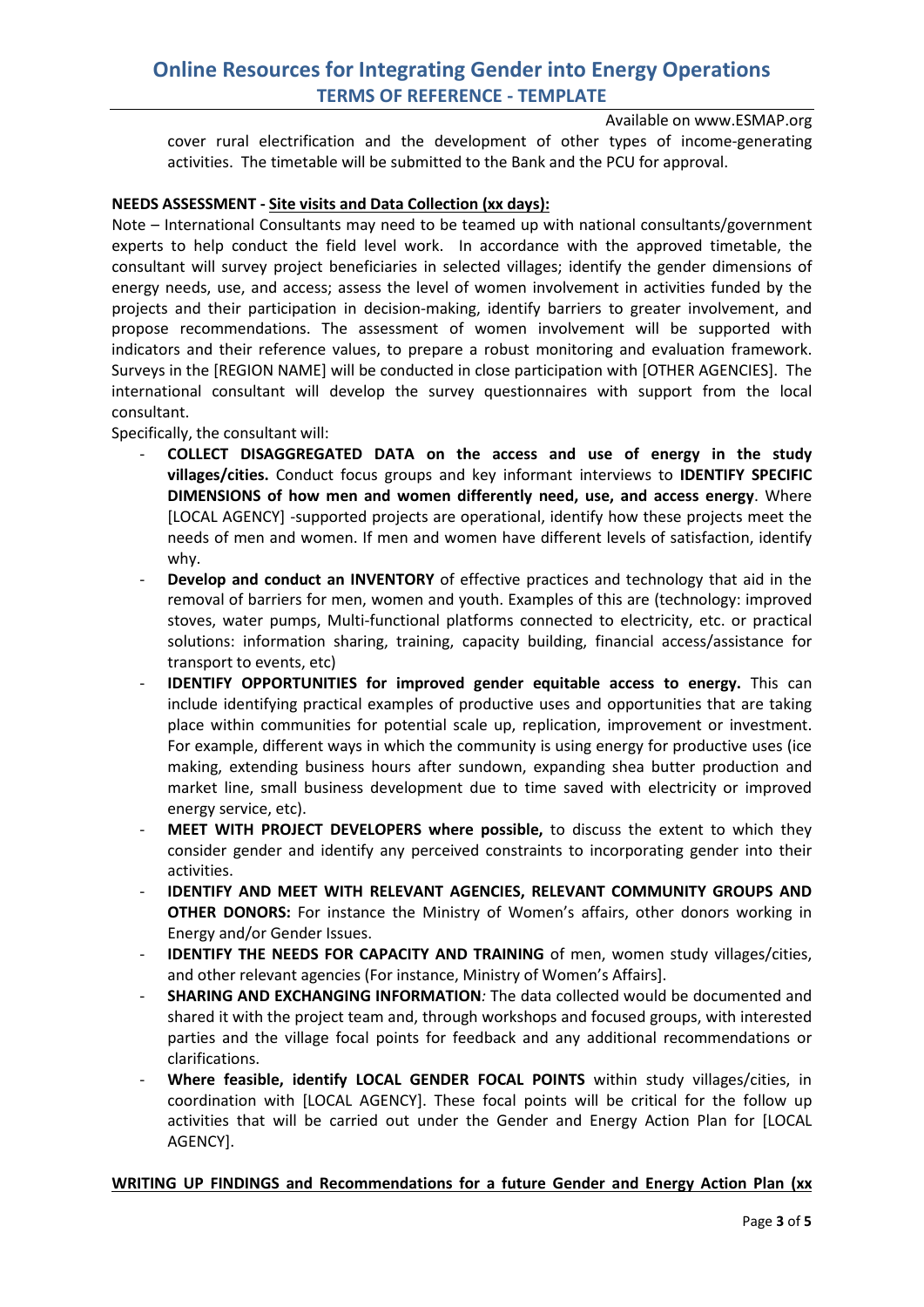#### Available on www.ESMAP.org

### **days)**

Draft a final report including the findings from the [LOCAL AGENCY] internal review, the site-visits and data collection, and recommendations to consider in a future Gender Action Plan. Based on the gender assessment's recommendations and best practices drawn from the gender & energy experiences review, the action plan should (i) be consistent with the role and responsibilities of the [AGENCIES INVOLVED] (ii) based on information collected, (iii) be focused on activities at the village and project coordination level, (iv) respond to needs identified during the surveys, (v) contribute to remove barriers to greater women involvement, and (vi) lead to concrete impacts on the ground. The recommendations will be around the following areas of future action:

- **1) STRENGTHENING gender mainstreaming within [LOCAL AGENCY};**
- **2) CAPACITY BUILDING and TRAINING FOR OTHER RELEVANT ORGANIZATIONS;**
- **3) MAINSTREAM GENDER into [LOCAL AGENCY] projects;**
- **4) TRAINING for Project Developers, Regional authorities, and Communities;**
- **5) IDENTIFICATION AND DOCUMENTATION of New Technologies, Best Practices and Sustainable Focal Points;**
- **6) STOCKAGING of Gender and Energy Resources within [COUNTRY];**
- **7) SOLUTIONS to the Removal of Barriers;**
- **8) Communication and Information Sharing of the data gathered.**

Final report: The report will summarize the results of the major tasks of the study. It will cover the review of gender & energy experiences, the gender assessment and the findings and recommendations for the action plan. The main content of the report will not exceed 40 pages. Annexes may be attached.

### **SUPERVISION:**

The consultant will report directly to XXX, Task Team Leader for the World Bank's XXX [PROJECT]. The consultant will liaise with XXX, World Bank XXX Specialist; XXX of [LOCAL AGENCY] will serve as focal point and daily counterpart within [LOCAL AGENCY].

### **DELIVERABLES:**

It is expected that the consultant produces:

- 1. Inception report that will include: the [LOCAL AGENCY] internal review findings, outline for gender assessment report and methodology for site visits (XX weeks after contract signature), develop a M&E framework for measuring the impacts or results from these activities
- 2. Site visits reports, and data collection reports including findings and recommendations. During the visits into the field, photos to capture the ongoing gender activities and surveys taking place. (XX months after contract signature)
- 3. Organize and document focus groups consultations and workshops to present the findings and results of the documentation work.
- 4. Draft report on gender and energy needs assessment and the recommendations for a future Gender and Energy Action Plan [LOCAL AGENCY] (within xx weeks after site visits)
- 5. Final Gender assessment report

All reports should be presented both in [LOCAL LANGUAGE] and English.

### **TIMELINE:**

The table below shows the expected deliverables and the associated level of effort